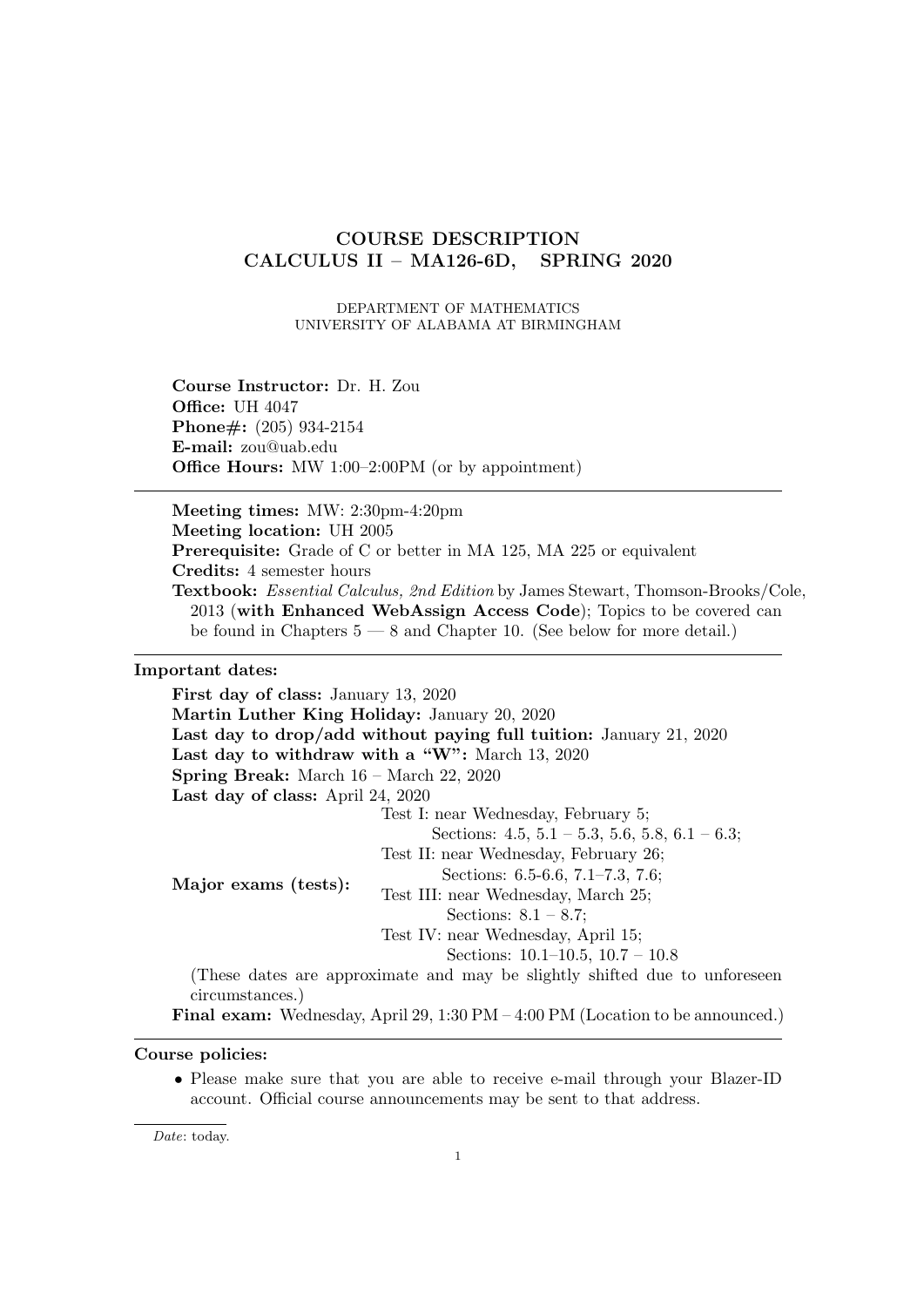#### 2 DEPARTMENT OF MATHEMATICS UNIVERSITY OF ALABAMA AT BIRMINGHAM

- If your are contacted by the Early Alert Program, you should consider taking advantage of the services it offers. Various services to assist you are also listed in the *Student Resources* section of the *Blazernet* web site.
- *•* If you wish to request a disability accommodation please contact DSS at 934-4205 or at *dss@uab.edu*.
- The two lowest quiz grades and the two lowest homework grades will be dropped to account for any missed assignments due to illness or any other circumstance. If a test is missed due to a serious verifiable circumstance or official university business, the test grade will be replaced with the final exam score. Otherwise, if you miss an exam you will receive a zero score for this exam. In the unlikely event when two or more midterm tests are missed due to a serious verifiable circumstance or official university business, the matter will be resolved on the case by case basis in cooperation between the student, the instructor, and the coordinator of Calculus II classes. In any case you **must** inform your instructor of such circumstances **before** the exam takes place.
- No books or lecture notes will be allowed during any of the tests or quizzes.
- Calculators which do not have access to the internet will be allowed during tests and/or quizzes.
- *•* A 5*′′ ×* 8 *′′* Quick Reference Card made by the student will also be allowed on all major exams (tests and final exam), but not on quizzes.

## **Methods of teaching and learning:**

- *•* Class meetings of 110 minutes consisting of lectures and discussions of examples and homework problems. Time also includes quizzes and four (**50-minute**) inclass tests.
- Students are expected to undertake at least 10 hours of private study and homework per week.
- The online homework system Webassign will be used (look for more information below).

## **Assessment procedures:**

- *•* Student achievement will be assessed by the following measures:
	- **– Regular homework.** Both online and on-paper homework will be regularly assigned. Feedback is provided online when wrong answers are given. Students are encouraged to retake the homework problems (with randomly changed parameters) until they obtain correct answers. Online homework contributes 10% to the course average.

In addition to the online homework, regular (on-paper) homework will also be assigned to be turned in on paper for grading by the course assistant/instructor. (See below for the contribution of the on-paper homework to the course average.)

Keep in mind that problems on tests are usually modeled after homework problems. Staying on top of homework is therefore extremely important.

**– (Unannounced) quizzes.** Quiz problems are similar to the homework problem sets. This allows students to gauge whether they are ready to work problems in a test situation.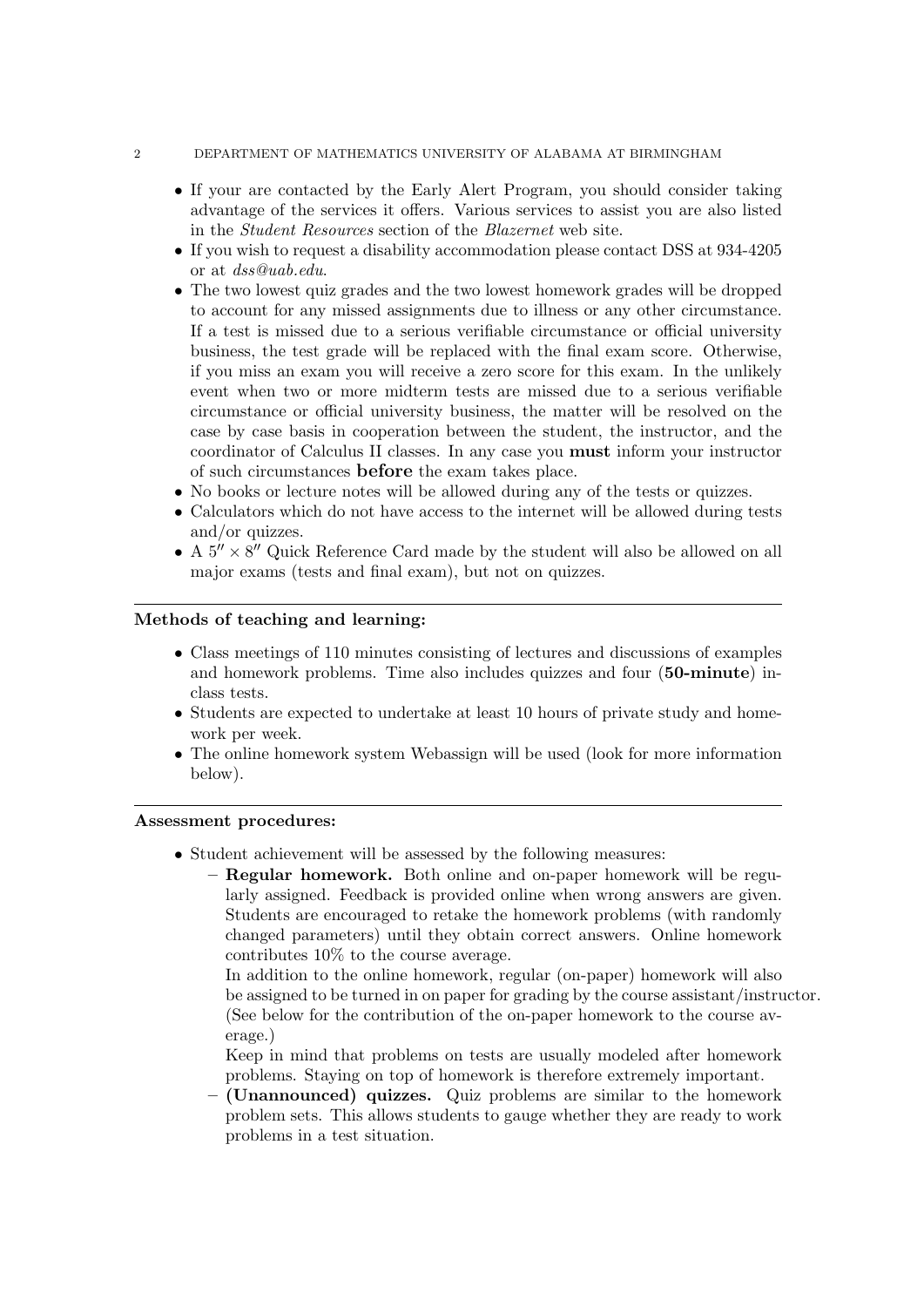- **– Class Attendance and group work** The roll will be taken at the beginning of each class meeting. If you are unable to attend class, you must email me **before** that class takes place and bring **a verifiable excuse** later. Students will also be required to work in small groups under the supervision of the course instructor and the course assistant.
- **–** Quizzes, on paper-homework and group work contribute 15% to the course average.
- **– Four in class tests** including short questions with no or limited partial credit (Part I) as well as problems requiring in depth understanding (including word-problems) for which partial credit is awarded where appropriate. Each test contributes 10% to the course average.
- **– A 150-minute comprehensive final examination** including Part I and Part II type problems. The final contributes 35% to the course average.
- Your course performance is your course average (including the final exam score). This is a number between 0 and 100.
- Your final grade is determined according to the following table:

| Course performance:   88-100   75-87   62-74   50-61   below 50 |  |  |  |
|-----------------------------------------------------------------|--|--|--|
| <sup>Final</sup> Grade:                                         |  |  |  |

• In addition your course grade may be raised by a strong performance on the final exam (normally at most one letter grade).

#### **Tips:**

- Help is available in the Math Learning Lab (HHB 202); M-Th, 9:00 AM –8:00 PM, F 9:00 AM –3:00 PM. It is closed during official UAB holidays and breaks. Limited hours are available during final exams.
- *•* Past exams given in Calculus II are posted on the math dept website

## www.uab.edu/cas/mathematics

for student practice. Click on *Calculus Testbank* under the *Resources* and *Student Resources* links.

- By working steadily and regularly, you will increase your chances to succeed in this course.
- Remember, being a full-time student is a full-time job.

## **How to get started on Enhanced WebAssign:**

- (1) Go to *www.webassign.net* and click on *I HAVE A CLASS KEY* in the *sign in* link.
- (2) Enter the following course key for MA  $126 CT$ , 8:00 AM 8:50 AM:

#### **uab 2718 3184**

and proceed. (If prompted for your institution, enter *uab*)

(3) When prompted to purchase an access code, select "**. . . trial period**." (However, you must enter a 'permanent' access code within two weeks for you to continue using the system beyond the two-week trial period. The system will prompt you to enter your access code when the deadline approaches. Your book may have an access code bundled with it. You must use it.) **If you already have an active WebAssign account associated with this edition of the textbook, you**